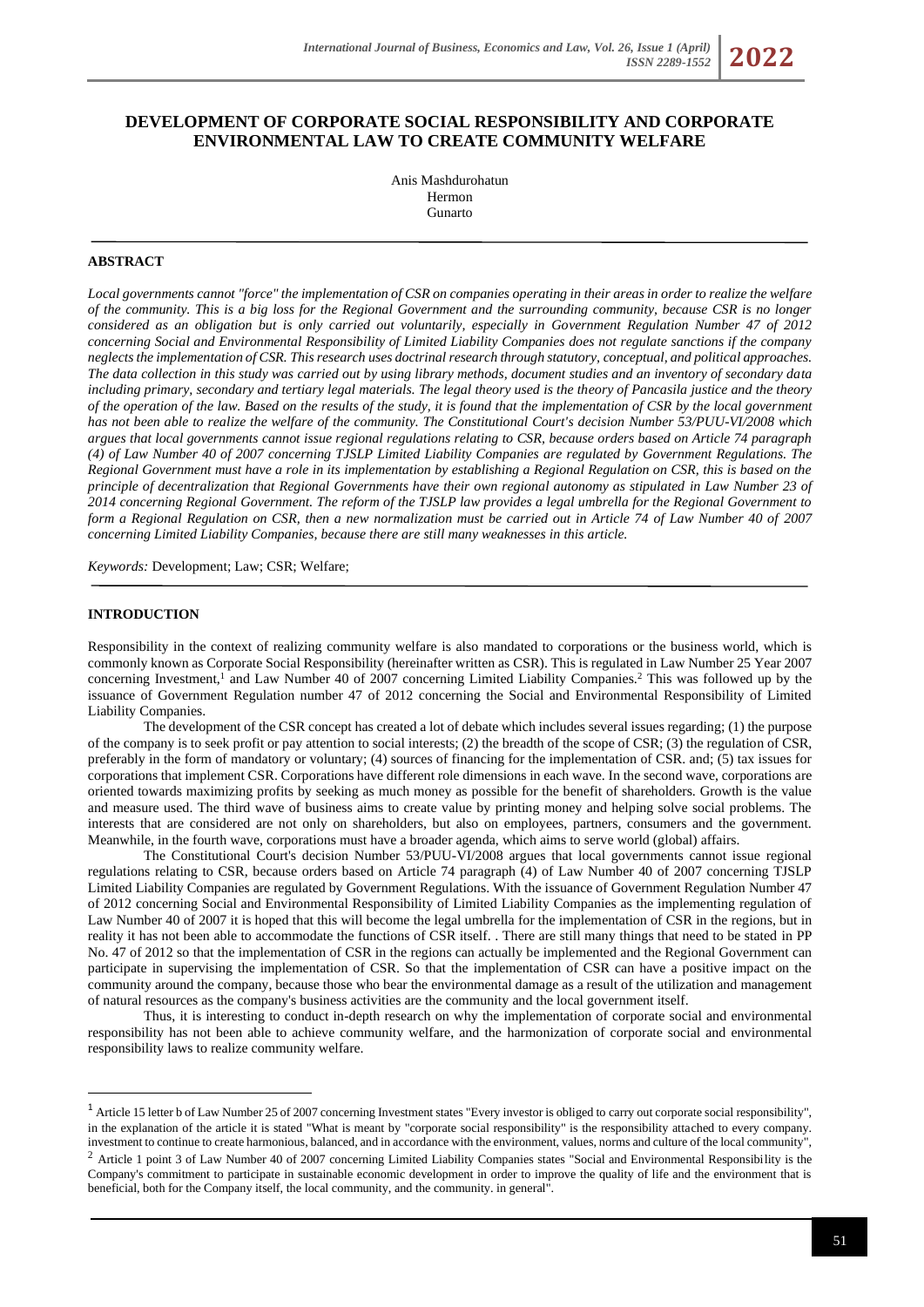#### **RESEARCH METHOD**

The research method used is doctrinal and non doctrinal. This research is qualitative research<sup>3</sup>, the type of data used is primer and secondary data<sup>4</sup>. Data collection techniques through literature study.<sup>5</sup> The data collected was analyzed through descriptive analysis. $\frac{e}{c}$ 

#### **RESEARCH RESULTS AND DISCUSSION**

### **1. Implementation of Corporate Social and Environmental Responsibility Has Not Been Able to Realize Community Welfare**

Indonesia as an adherent of the principle of a welfare state, is mandated by the 1945 Constitution, the foundation of the Indonesian constitution. Therefore, the task of the government is not only in the field of government, but must also carry out social welfare in order to achieve state goals, which are carried out through national development. In running the government, the government must prioritize the interests of the community for welfare. One of them is by making regulations governing private and public relations. Corporate Social and Environmental Responsibility is one that is regulated by the state, in order to provide protection for the community and stakeholders.

ISO 26000 which is an international standard in the field of Corporate Social Responsibility focuses on organizational governance, Human Rights, employment, environment, fair operating / fair operating practices, consumer issues and community development. ISO itself aims to assist various organizational forms in the implementation of CSR, by providing practical guidelines, as well as broadening public understanding of CSR.<sup>7</sup> Of all the regulations mentioned above, it is not stated explicitly that CSR can be regulated by a regional regulation. This shows that when viewed from a normative point of view, there are no statutory regulations that can be used as a legal umbrella for local governments in carrying out their relation to the implementation of CSR. The linkage of local governments in the regulation of CSR is solely based on the principle of decentralization which is only a general provision.<sup>8</sup>

The multidimensional crisis that is currently engulfing the Indonesian nation has made us all aware of the importance of rethinking the concept of regional autonomy in its truest sense. The idea of reorganizing the regional autonomy system started from the idea of ensuring efficiency, effectiveness, transparency, accountability and democratization of populist values in the practice of administering regional government. Various references that discuss decentralization have the idea that regional autonomy is a consequence of one of the variants of decentralization. Rondinelli boldly states that in practice decentralization has four variants namely deconcentration, delegation, devolution and privatization.<sup>9</sup> Decentralization as one of the principles of regional government administration in subsequent developments gave birth to the notion of autonomy, which is a right or authority and obligation of an autonomous region to manage and regulate its own household affairs in accordance with applicable laws and regulations.<sup>10</sup>

The implementation of CSR, especially for environmental responsibility by companies with the duties and authorities of local governments as stated in Article 63 paragraph (2) and paragraph (3) of Law Number 32 of 2009 concerning Environmental Management and Protection, namely developing and implementing cooperation and partnerships, coordinate and carry out control of environmental pollution and/or damage, conduct guidance and supervision of compliance with the person in charge of businesses and/or activities with respect to the provisions of environmental permits and laws and regulations in the field of environmental protection and management, establish policies regarding procedures for recognizing the existence of legal communities customs, local wisdom, and rights of indigenous peoples in relation to environmental protection and management, awarding and enforcing environmental laws. However, once again, the existence of a link between the local government's role in the implementation of CSR by the companies mentioned above does not mean that the regional government can form a regional regulation on CSR because there is no single normative rule that mandates CSR that can be regulated by a regional regulation.

The implementation of CSR in Law Number 40 of 2007 concerning Limited Liability Companies and Government Regulation Number 47 of 2012 concerning Social and Environmental Responsibilities of Limited Liability Companies does not mention the role of local governments in implementing CSR. In carrying out regional autonomy and co-administration tasks, the regional government establishes a regional regulation related to the implementation of CSR. The linkage in the formation of a regional regulation on CSR is only described in Law Number 32 of 2009 concerning the Environment, there are several links and things that form the basis of the role of local governments in implementing CSR, especially corporate responsibility towards the environment. However, once again, the existence of a link between the local government's role in the implementation of CSR by the companies mentioned above does not mean that the regional government can form a regional regulation on CSR because there

<sup>5</sup> Sugiyono, Understanding Qualitative Research, Equipped with Sample Proposals and Research Reports, Alfabeta, Bandung, 2015, pp. 25.

<sup>9</sup>Christine S. T. Kansil, 2004. Pemerintahan Daerah di Indonesia, Hukum Administrasi Daerah, Jakarta:Sinar Grafika,. pp. 56.

<sup>&</sup>lt;sup>3</sup>Esmi Warassih, "Socio-legal Studies, History and Development Dynamics," in The Workshop on Research Methodology Updating Law, 2006, p. 6.

<sup>4</sup> Anis Mashdurohatun, Indra Yuliawan , Adhi Budi Susilo , Andri Winjaya Laksamana , M. Ali Mansyur.The Effectiveness Of Intellectual Property Rights Protection To Improve Creative Economy Realization In Semarang District. Journal of Southwest Jiaotong University / Vol.56 No.2 Apr. 2021.pp.385-393.

<sup>6</sup> Anis Mashdurohatun, Yuris Tri Naili, Teguh Prasetyo, Amin Purnawan, "Regulating The Management Of Private Higher Education Based On The Values Of Justice", Journal Of Legal, Ethical And Regulatory Issues; Vol. 24, Iss. 5, (2021): 1-9.

<sup>7</sup> Rahmatullah, 2011. CSR and Local Government Interests, Proceedings of the National Symposium on Regional Autonomy. Serang : FISIP Untirta and State Administration Laboratory FISIP Untirta.pp 200.

<sup>8</sup> Ade Yuliani Siahaan. 2017. Juridical Analysis of the Role of Local Governments in the Implementation of Corporate Social Responsibility. Thesis of Master of Law Study Program, University of North Sumatra. Medan. pp. 111.

<sup>&</sup>lt;sup>10</sup> Faisal Akbar Nasution. 2009. Local Government and Sources of Local Original Revenue. P.T. SOFMEDIA. Jakarta. pp. 10.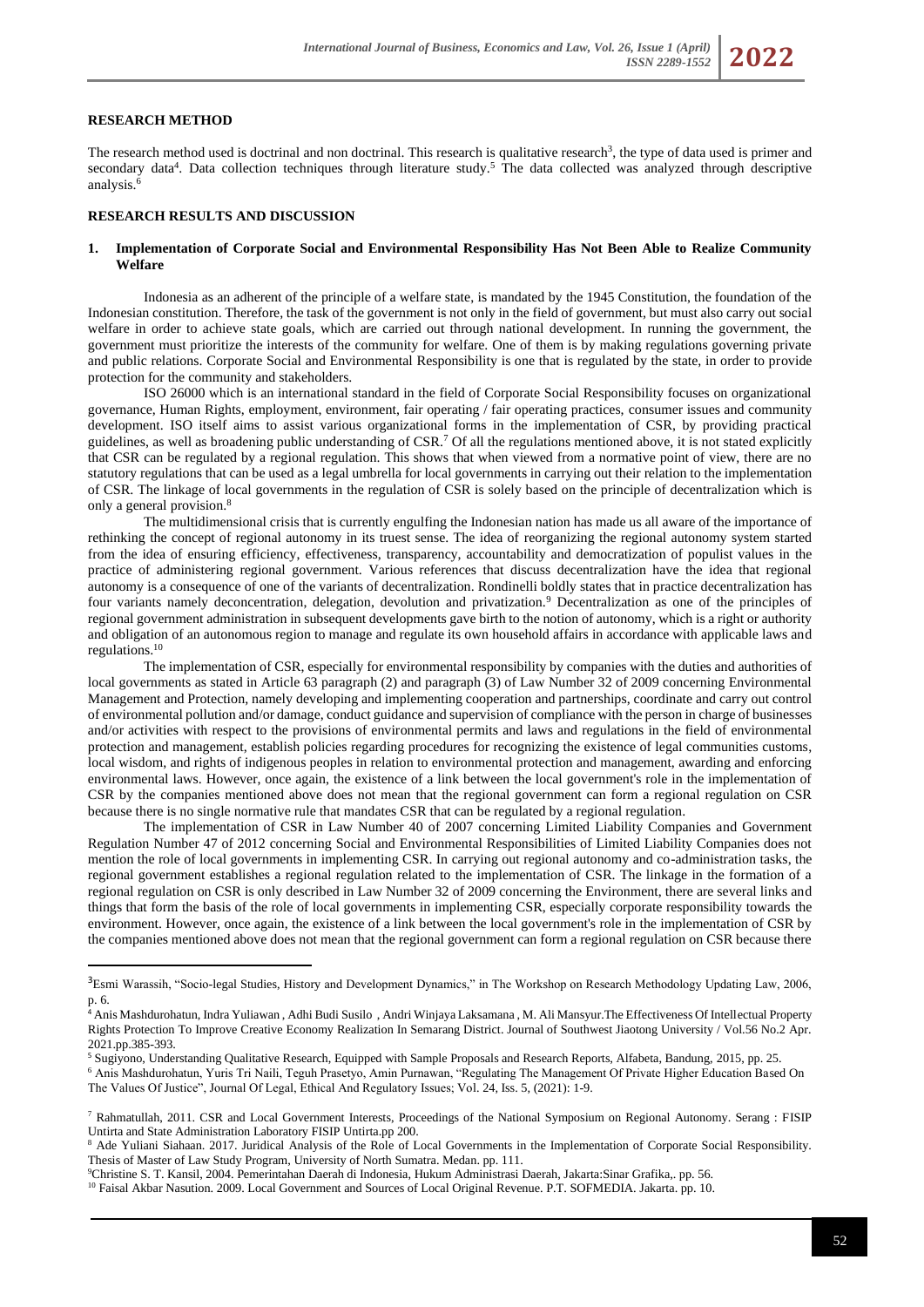is no single normative rule that mandates CSR that can be regulated by the regional government with a regional regulation. As a matter of fact, the regional government continues to form a regional regulation that regulates CSR, the spirit of regional autonomy and the welfare of the local community is established. The company's lack of seriousness in designing and implementing the CSR program is also the basic reason for the local government to form a regional regulation.

There are several regional regulations that have been established by each regional government in Indonesia, after the decision of the Constitutional Court Number 53/PUU-VI/2008 on Law Number 40 of 2007 concerning Limited Liability Companies where the Legal Considerations of the Constitutional Court in letter d That has been regulated TJSLP is based on Article 74 paragraph (4) of Law Number 40 of 2007 concerning Limited Liability Companies, it is clear that local governments cannot issue Regional Regulations relating to CSR, because the Law's orders based on Article 74 paragraph (4) are imperative, namely only regulated by Government Regulation. Local governments cannot establish, or regulate in relation to TJSLP. Although this decision of the Constitutional Court that was read out in court was not meant to test the authority of the Regional Government in the field of CSR, otherwise known as CSR. In essence, those who argue that local governments cannot issue regional regulations relating to CSR, include the following: Jambi City Regulation Number 1 of 2016 concerning Corporate Social Responsibility, Makassar City Regulation Number 2 of 2016 concerning Corporate Social & Environmental Responsibility, Surakarta City Regulation Number 2 of 2015 concerning Corporate Social Responsibility, Magelang City Regulation Number 11 of 2017 concerning Corporate Social and Environmental Responsibility, Buleleng Regency Regulation Number 7 of 2017, Murung Raya Regency Regulation Number 3 2016 concerning Social and Environmental Responsibility Companies in Murung Raya Regency, East Java Provincial Regulation Number 4 of 2011 concerning Corporate Social Responsibility, West Kalimantan Provincial Regulation Number 4 of 2016 concerning Management of Corporate Social Responsibility in West Kalimantan Province. These regulations cannot run effectively.

In carrying out this CSR program, there are several obstacles faced by local governments in realizing ethical business performance such as corporate social responsibility, namely:<sup>11</sup>

- a. The mentality of business people, especially if the top management is morally low, so that it has an impact on all business performance;
- b. Cultural factors of the people who tend to view business work as a profession full of deceit and greed and work only for profit; and
- c. The factors of the political system and the power system applied by the rulers create an economic system that is far from moral values.

Furthermore, other obstacles that come from within the company that occur continuously are as follows which are in line with the results of Robby I. Chandra's<sup>12</sup> research, entitled 'Ethics of the Business World':

- a. Leadership within the company, company leaders who are not responsive to social problems, should not be expected to care about social activities.
- b. Enterprise management system in a broad sense. That is, larger and more established companies have more potential to contribute than smaller and less established companies. The maturity of the company's management in managing the company is a benchmark / perspective on the implementation of CSR.
- c. Corporate culture in this case includes various levels and aspects of behavior, namely production methods, skills, attitudes towards discipline and punishment, habits, values placed on various activities, beliefs held, decision-making processes, and rules.

We have faced many problems, from poverty, education, and health. We have not utilized optimally, TJSLP funds. The company's commitment, during the pandemic, will use it for economic improvement.

Thus, the implementation of CSR by the local government has not been able to realize the welfare of the community. The Constitutional Court's decision Number 53/PUU-VI/2008 which argues that local governments cannot issue regional regulations relating to CSR, because orders based on Article 74 paragraph (4) of Law Number 40 of 2007 concerning TJSLP Limited Liability Companies are regulated by Government Regulations. The Regional Government must have a role in its implementation by establishing a Regional Regulation on CSR, this is based on the principle of decentralization that Regional Governments have their own regional autonomy as stipulated in Law Number 23 of 2014 concerning Regional Government.

#### **2. DEVELOPMENT OF CORPORATE SOCIAL AND ENVIRONMENTAL RESPONSIBILITY LAW TO REALIZE COMMUNITY WELFARE.**

In the provisions of Article 18 paragraph (2) and paragraph (6) of the 1945 Constitution which regulates Regional Government, it is stated that the Provincial, Regency, and City Governments regulate and manage their own government affairs according to the principles of autonomy and assistance tasks<sup>13</sup> as well as local governments. has the right to stipulate regional regulations and other regulations to carry out autonomy and assistance tasks<sup>14</sup>, then Article 18 paragraph (5) of the 1945 Constitution also states that regional governments carry out autonomy to the fullest extent, except for government affairs which are determined by law as central government affairs.

In the attachment of Law Number 23 of 2014 it has been clearly divided the affairs of the concurrent government. The division of concurrent government affairs under the authority of the central government and local governments, which is related to CSR in the attachment of Law Number 23 of 2014.

Based on the division of government affairs as described in the table, the implementation of CSR should not only be a matter for the central government because in certain regions there are companies whose locations are not cross-provincial/country

<sup>11</sup> Erni R. Ernawan. 2007. Business Ethics: Business Ethics. CV. Alphabet. Bandung. pp.106

<sup>12</sup> Robby I Chandra. 1995. Business Ethics. Kanisius, Yogyakarta. pp. 69-70

<sup>13</sup> Article 18 Paragraph (2) of the 1945 Constitution.

<sup>14</sup> Article 18 Paragraph (6) of the 1945 Constitution.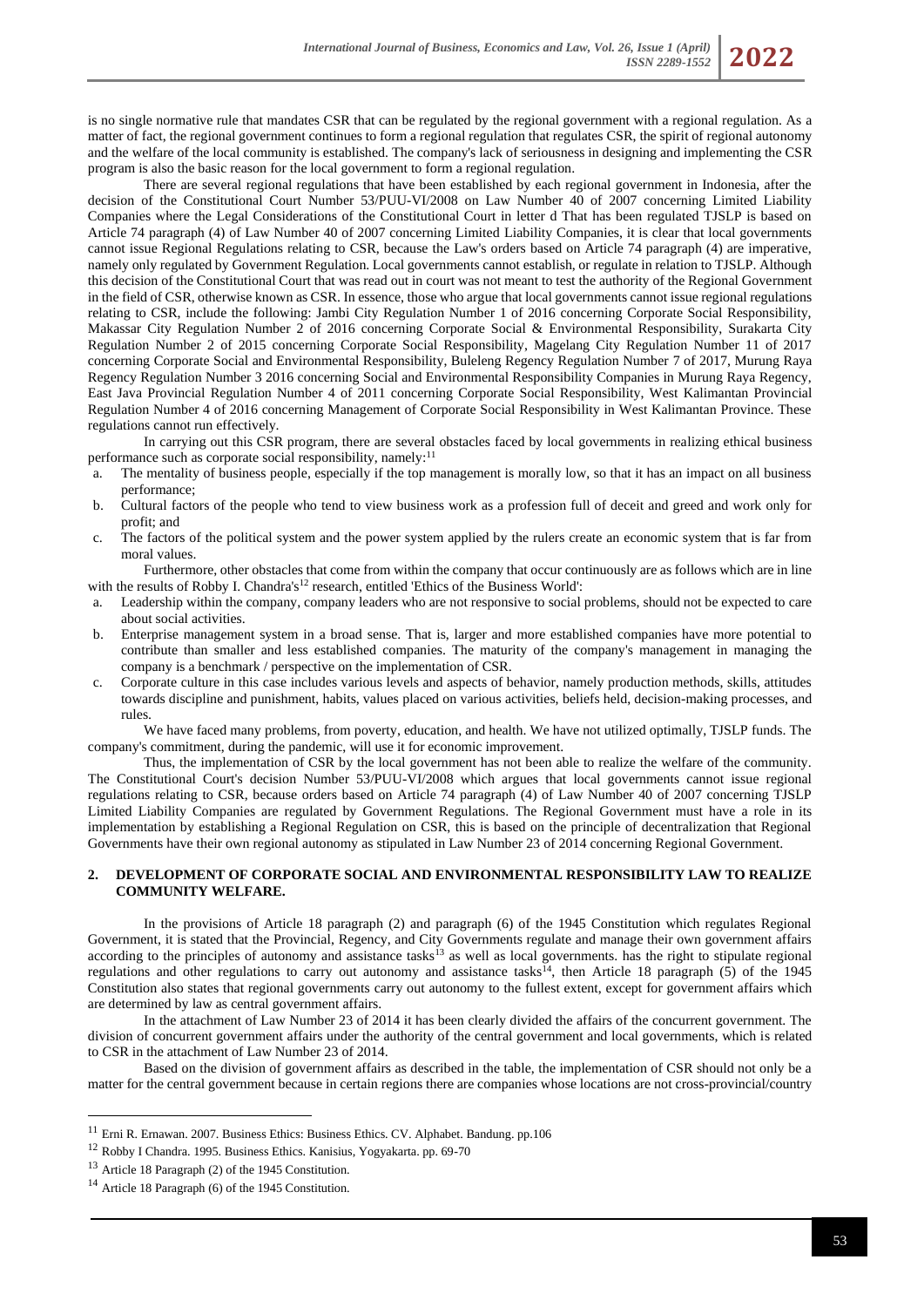and their business activities do not have a broad impact. The author views that local governments should have the authority to form local regulations related to CSR, and it is necessary to make some changes in the formulation of Article 74 of Law Number 40 of 2007 concerning Limited Liability Companies. Thus, it is necessary to develop the law, especially in Law 40 of 2007 concerning Limited Liability Companies. The fifth precept of Pancasila states that social justice is for all Indonesian people, and the Preamble to the 1945 Constitution of the Republic of Indonesia mandates the state to protect the entire Indonesian nation and the entire homeland of Indonesia, promote public welfare, educate the nation's life, and participate in implementing world order based on freedom, lasting peace and social justice. In the implementation of social welfare, it is necessary to have the widest possible role of the community, including individuals, families, religious organizations, social organizations, non-governmental organizations, professional organizations, business entities, social welfare institutions, as well as foreign social welfare institutions for the purpose of carrying out targeted social activities. integrated and sustainable.<sup>15</sup> For the role of business entities in the implementation of social welfare, it is in line with the goal of CSR which is the company's commitment to participate in sustainable economic development in order to improve the quality of life and the environment that is beneficial, both for the company itself, the local community and society in general.<sup>16</sup>

Islam has the same view towards CSR. Islam has the principle of balanced responsibility in all its forms and scopes, between body and soul, between individuals and families, between individuals and society, and between one society and another. CSR refers to the obligations of a company to protect and contribute to the community where the company is located. A company assumes social responsibility in three domains<sup>17</sup>: organizational actors, the natural environment and social welfare of the community.

Whereas there are several shortcomings that have not been regulated in Article 74 of Law Number 40 of 2007 including: First, it does not mention at all the role of local governments regarding the company's obligation to implement CSR, even though the closest and most appropriate government agency in supervising and fostering CSR activities is the regional government.

Second, in paragraph (1), the obligation of CSR is only borne by companies that carry out their business activities in the field and/or related to natural resources. In the explanation of paragraph (1) it is stated that what is meant by "Companies that carry out their business activities in the field of natural resources" are companies whose business activities manage and utilize natural resources. Whereas what is meant by "Companies that carry out their business activities related to natural resources" are companies that do not manage and do not utilize natural resources, but their business activities have an impact on the function of natural resource capabilities. In reality, many companies do not operate in the field and/or relate to natural resources, for example, those whose business activities are in the fields of transportation, technology, pharmacy, insurance, warehousing and so on. If environmental responsibility cannot be imposed on a company whose business activities are not in the field of and/or related to natural resources because it does not utilize and/or have an impact on the function of the ability of natural resources, the company should still be subject to social responsibility obligations, because CSR concept consists of two elements, namely social responsibility and responsibility to the environment.

Third, the types of sanctions are not clearly regulated in paragraph (3), although in the explanation it states that what is meant by "sanctioned in accordance with the provisions of the legislation" is being subject to all forms of sanctions regulated in the laws and regulations related to natural resources. natural resources or related to natural resources, as well as ethics in running a company, among others: laws and regulations in the fields of industry, forestry, oil and gas, state-owned enterprises, geothermal business, water resources, mineral and coal mining, electricity, environmental protection and management, prohibition of monopolistic practices and unfair business competition, human rights, employment, and consumer protection, but the types of violations and crimes have been determined by the legislation in question. This still does not provide space for the local government to carry out its role as an effort to prevent the company's negligence in carrying out CSR obligations. Violation of the obligation to implement CSR should be determined in the form of administrative sanctions as a form of "reprimand" by the local government against the individual, because in principle CSR will continue to be implemented if there is no disruption/impact from business activities, as long as the company operates during that time it also carries out the obligations of CSR.

Fourth, it does not regulate the provisions for awarding awards to individuals who have carried out CSR obligations. With the award, it can motivate the company to seriously carry out the obligations of CSR, this is in accordance with the reward and punishment system.

Fifth, although further provisions on CSR are regulated by government regulations, these government regulations do not regulate the procedures for budgeting or financing CSR. It is better if the TJSLP budgeting or financing is regulated by the central government, so that the regional government in formulating a regional regulation on TJSLP does not need to re-regulate the TJSLP budgeting or financing, because this will burden the company and it is feared that it will be "arbitrary" by the regional government.

To simplify and clarify the legal development of Article 74 of Law Number 40 of 2007 concerning Limited Liability Companies.

#### **CONCLUSION**

The implementation of CSR by the local government has not been able to realize the welfare of the community. The Constitutional Court's decision Number 53/PUU-VI/2008 argues that local governments cannot issue regional regulations relating to CSR, because orders based on Article 74 paragraph (4) of Law Number 40 of 2007 concerning CSR Limited Liability Companies are regulated by Government Regulations. The Regional Government must have a role in its implementation by establishing a Regional Regulation on CSR, this is based on the principle of decentralization that Regional Governments have their own regional autonomy

<sup>15</sup> General explanation of Law Number 11 of 2009 concerning Social Welfare

<sup>16</sup> Sentosa Sembiring. Loc.Cit.

<sup>&</sup>lt;sup>17</sup> Dharmawati. Corporate Social Responsibility in Islamic Perspective in Mazahib Online Journal Volume 12, Number 2, 2014 (Samarinda: Faculty of Sharia IAIN). Case. 131 (https://journal.iain-samarinda.ac.id/index.php/mazahib/article/view/387/304, accessed on 27 September 2020